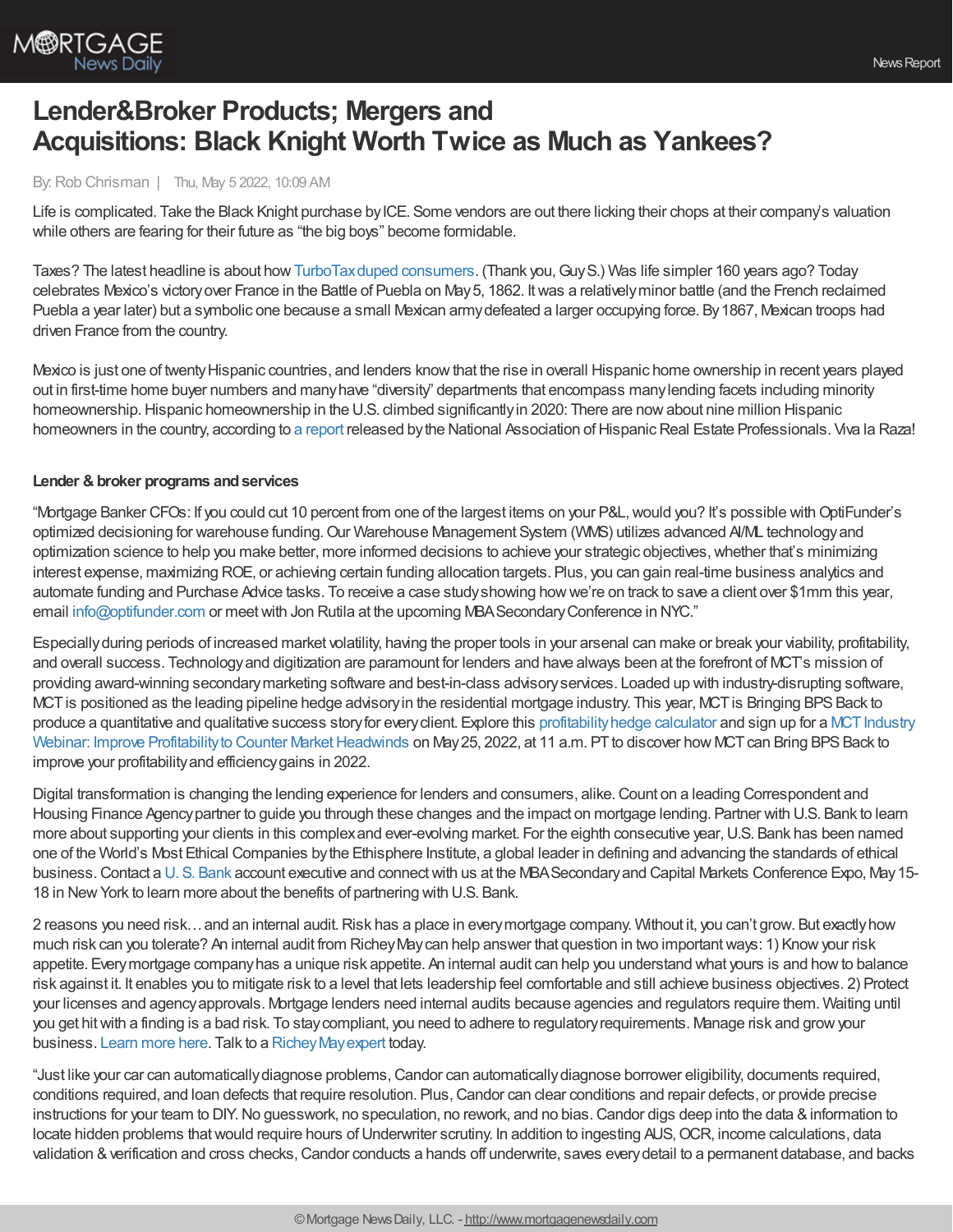# up decisions with a warranty. Our clients rave. Implementation is a fast 30 days. It's worth 30 [minutes](https://info.candortechnology.com/rc3) to learn more."

Tips, direction, expert guidance: Women in the mortgage industryare keen on sharing great advice, and proactivelyseek best-practices to enhance their professional and personal lives. That's whythere is no better opportunityfor mortgage education and coaching leaders than to be part of Mortgage Women Magazine's special Coaching Showcase. You'll reach tens of thousands of female mortgage pros in the nation's oldest and only publication designed specifically for this critical demographic. It's time to match the best mortgage coaches with the best audience. There is a sense of urgencyfor our readers to find coaches and mentors who will take them to the next level in their careers. Will you be among them? [Click](http://mwm_coaches_listing/) here, to secure your featured listing in Mortgage Women Magazine's Coaching Showcase.

Consumer direct lenders need a steady stream of leads and inquiries to grow their business, but what's the most efficient way to manage all the volume? According to the mortgage marketing experts at Black Knight, consumer direct lenders thatwant to create a more streamlined experience (without breaking their budget) should leverage a powerful mortgage marketing solution that communicates efficientlywith other pieces of their tech stack. Spoiler alert: Black Knight's Surefire CRMand Mortgage Marketing Engine does just that! Ready to convert more leads to borrowers and shorten times to close? Get the [scoop](https://pages.topofmind.com/consumer-direct-ebook-download?utm_campaign=Inbound%20Content&utm_source=rob-chrisman&utm_medium=paid-referral&utm_term=download-the-ebook&utm_content=ebook) on the best automation strategies for consumer direct lenders in Surefire's illuminating eBook.

Join Mtch Kider, Melissa Thomas, and Barry Habib for a free ActiveComply webinar "Using Social Media to Increase Purchase Business While Staying Compliant." "During this session, we'll discuss how social media can reduce marketing costs, modern-day redlining and fair lending concerns, how the best producers are using social media, and more. Learn more and pre-register for this insightful webinar today! ActiveComply: Do you know what your LOs are saying online? Are you saying NO to social media because you don't know the rules or feel protected? ActiveComplycreates no-headache solutions for staying compliant on social media for IMBs, banks, credit unions, and more. Meet regulatoryrequirements easilythrough our compliance system technology: automaticallyfind all companyand LOaccounts related to your brand, examine profiles for NMLS IDs & Equal Housing information, and ensure posts are compliant (image scanning included). Sign up for a FREE demo and try ActiveComplytoday!"

Finally, some good news! Full-service national lender REMN WHOLESALE, has just released updates to its Simple Access "Non-QM" Program. These newenhancements applyto credit scores, LTVlimits, reserve requirements, assets, income, and cash out. To access REMN guidelines click [here](https://www.remnwholesale.com/product-guidelines/). REMN also provides a web-based Simple Access (Non-QM) Learning Center. Contact your REMN Account Executive for details and access to the learning center. REMN boasts: "If you can't buy the home you love, love the home you're with!" REMN Wholesale Renovation Lending offers FHA203(k) Standard & Limited, and FNMA HomeStyle® Renovation Loans. Also, REMN provides renovation lending concierge service, combined with product and process expertise, making them national leaders in Renovation Lending. REMN has definitely ARIVE'd! Yep, REMN recently joined the ARIVE platform for independent mortgage brokers. REMN's loan products, pricing and integrated loan registration are all available (automatically) to REMN-approved Brokers. REMN WHOLESALE is REMN READY to earn your business.

#### **M&A: not confined to lenders**

**M®RTGAGE** 

**News Daily** 

2022 could be the year for mergers and acquisitions. Sure the recentweeks have contained news of the LendUS/CrossCountryand the Planet Home/Home Point deals, both announced in this daily Commentary. But the third-party provider (vendor) world has its share.

Yesterday my phone and email had messages that included, "Volume is declining everywhere: is this someone trying to catch a falling knife?" "This deal makes zero sense. \$85 a share is Black Knight's 52-week high." "Interesting." "Lots of dominoes will fall in the coming months as a result." "Amazing!" "Good news! No third-party review for their products now!" "This is a big 'Wow' although the market knew that the MSP(servicing platform) was something that ICEwanted and makes sense. But Iwasn't sure if having two LOS(systems) would add too much redundancy."

Tongues are wagging about Intercontinental Exchange (ICE, traded on the NYSE) buying Black Knight for \$13.1 billion. ICE's cash-andstock offer of \$85 per share is a premium of nearly34 percent to Black Knight's close on Tuesday. The deal's enterprise value is about \$16 billion. The companies said theyexpect the [transaction](https://www.businesswire.com/news/home/20220504006135/en/Intercontinental-Exchange-Enters-into-Definitive-Agreement-to-Acquire-Black-Knight) to close in the first half of 2023.

Like the stock prices of companies like [Guild](https://finance.yahoo.com/quote/GHLD), UVMC, or [loanDepot,](https://finance.yahoo.com/quote/LDI/) which are trading near their all-time lows, the share price of [ICE](https://finance.yahoo.com/quote/ICE) has tumbled, mirroring the industry. Black [Knight,](https://finance.yahoo.com/quote/BKI/) however, has done well.

The acquisition of Black Knight,which provides software, data and analytics to the real estate and housing finance markets, is the latest in a string of deals since 2016 by ICE to support its mortgage servicing business as it bets on a windfall from the automation of the home financing process. ICE bought Ellie Mae, a cloud-based platform that supports all aspects of mortgage origination, for \$11 billion in August 2020, Simplifile in 2019 for \$335 million, and MERS, in which ICEtook a majoritystake in 2016 and bought outright in 2018.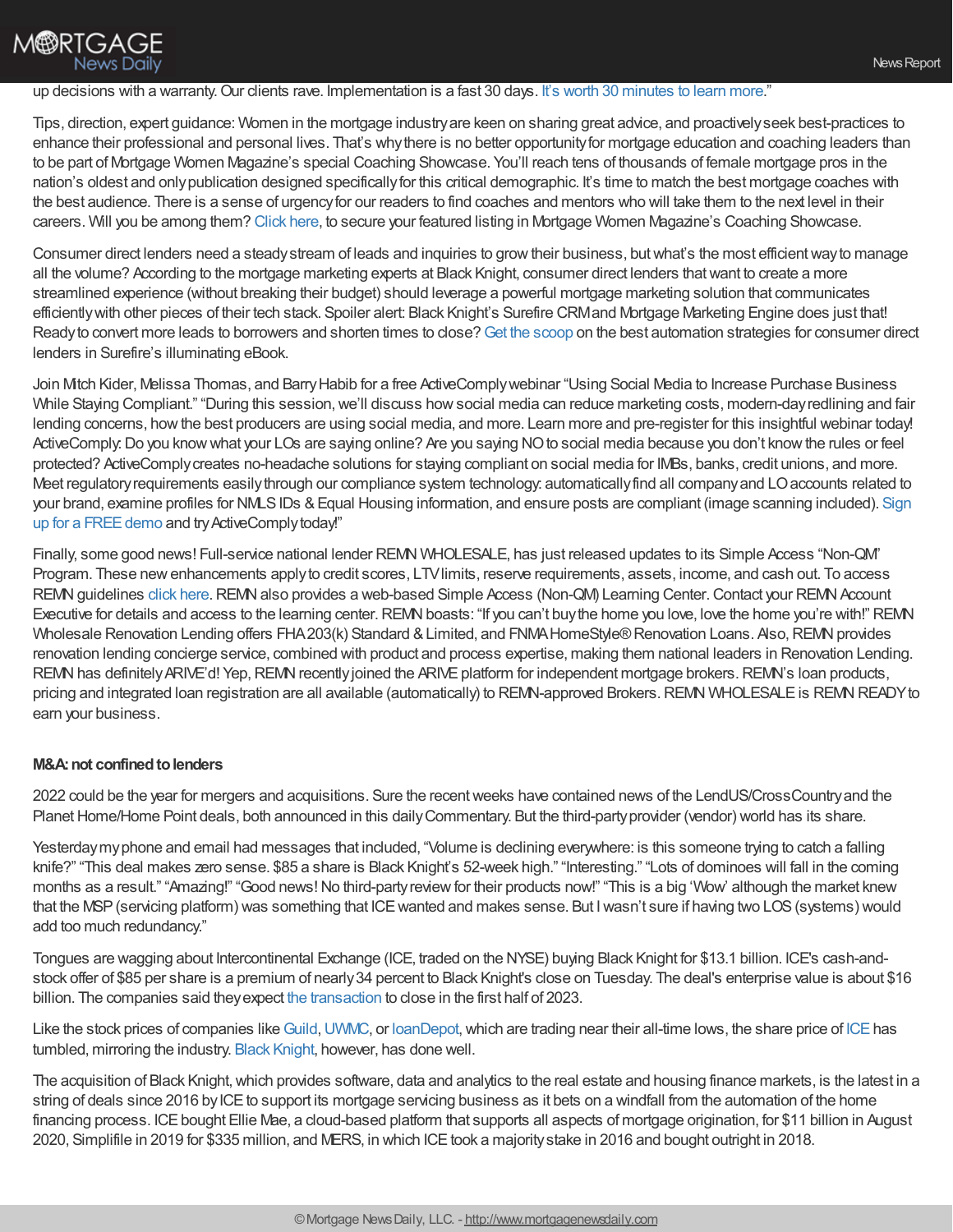# **M®RTGAGE** News Dailv

# **Capitalmarkets:the Feddoes as expected**

The U.S. Federal Reserve delivered its biggest rate hike since 2000 yesterday, raising its benchmark fed funds rate a half percentage point to a 0.75 percent to 1.00 percent target range, and announcing it would start shrinking its massive \$8.9 trillion balance sheet in June. The focus nowturns to whether even bigger moves lie ahead, such as a 75-basis point rate increase in June. Fed Chair Powell said that 75 basis point hikes are not being discussed right now, though there was "a broad sense on the committee that additional 50 basis point increases should be on the table for the next couple of meetings." The Fed Chairman also acknowledged that the FOMC is "moving expeditiously" to bring back down "much too high" inflation and that supply chain disruptions are bigger and more persistent than expected.

The central bank will allow its holdings of Treasuries and MBS to decline at an initial combined monthly pace of \$47.5 billion starting June 1 (\$30 billion of Treasuries and \$17.5 billion of AgencyMBS), stepping up over three months to \$95 billion (\$60 billion and \$35 billion, respectively). Neither the statement nor the balance sheet plan repeated the goal of returning the balance sheet to all Treasuries, and there was no mention about the potential for active MBS sales. Talk about active sales has likely increased volatility in the MBS market recently. Bond yields fell after the statementwas less hawkish than certain forecasts and Fed Chair Powell eased fears that the central bankwould embark on an even more aggressive pace of tightening. In the NYFed's statement on reducing SOMAholdings, it indicated that the paydowns in the Fed portfolio in April, payable in May, which will be known by Friday after Agency prepayments (along with any maturing Agencydebt) are released tonight,will not be impacted bythe \$17.5 billion taper amount. The amount of reinvestments payable in June (that will reflect the taper amount) won't be announced until mid-June.

For beleaguered lenders, it is welcome news that [mortgage](https://www.mortgagenewsdaily.com/mortgage-rates) rates are likelyto plateau near current levels as financial markets attempt to price in the impact of Fed actions over this cycle and the resulting economic slowdown. Another bonus maybe that MBAexpects that potential homebuyers maybe more willing to re-enter the market once we move past this recent rate spike and associated volatility.

Todaysees the latest central bank decisions from Norges Bank (hold) and the Bank of England (raise rates). The domestic calendar has seen job cuts from Challenger for April (24,286 cuts in April, a 14% increase from the 21,387 announced in March), weekly jobless claims (+15k to 200k) and preliminaryQ1 productivity(7.5 percent!) and unit labor costs (soaring 11.6 percent). The NYDeskwill conduct two operations targeting up to \$1.9 billion conventional MBSacross 30-year 3.5 percent through 4.5 percent and 15-year 3 percent and 3.5 percent. We begin the day with Agency MBS prices roughly unchanged from Wednesday's close and the 10-year yielding 2.93 after closing yesterdayat 2.92 percent.

Most people don't know that in 1912, Hellmann's mayonnaise was manufactured in England. In fact, the Titanic was carrying 12,000 jars of the condiment scheduled for delivery in Vera Cruz, Mexico, which was to have been the next port of call for the great ship after its stop in New York. This would have been the largest single shipment of mayonnaise ever delivered to Mexico. But as we know, the great ship did not make it to NewYork. The ship hit an iceberg and sank, and the cargo was lost forever.

The people of Mexico,who were crazyabout mayonnaise, and were eagerlyawaiting its delivery,were disconsolate at the loss. Their anguish was so great that theydeclared a National Dayof Mourning,which theystill observe to this day.

The National Dayof Mourning occurs each year on May5th and is known, of course, as Sinko de Mayo.

# **Jobs, positionwanted,&transitions**

Amulti-talented CFOseeks an exciting newopportunityand can help your business adjust to compressing margins while remaining salesfriendly to foster new growth. Bringing over a decade of C-Suite experience, this dynamic individual has risen to the top echelon of IMBs and large global corporations. This CFOcandidate has a historyof managing Capital Markets, Finance, Accounting, M&A, Tech &IT, and much more. Their abilityto strategicallypartner with sales leadership, engage internal and external partners, create controls and leverage automation to streamline day-to-dayprocesses has helped businesses save millions of dollars annually. As a keyaddition to your leadership team, they will partner with support departments to create performance metrics and with sales to generate and review P&Ls. For a confidential introduction please reach out to [Anjelica](mailto:anixt@robchrisman.com) Nixt.

"The last 2 years have been record-setting for Branch Managers production, butwill you be able to continue at this pace? Is your current companyprepared for the next decade? Will you be able to retire at your current company? "Success can lead to complacency, and complacencyis the greatest enemyof success." (Brian Tracy) Sometimes the best path forward is the one you haven't considered.Our Branch Managers Averaged \$152Mper branch in 2020 and averaged \$173Mper branch in 2021. We focus on our managers continued growth;we don't focus on their prior successes. We're prepared for the next decade and our transition plan is simple and easyto execute. Whether rates go up or down there is a way to continue to grow and be one step ahead of your competition. Contact [Anjelica](mailto:anixt@robchrisman.com) Nixt to schedule a confidential conversation and find out how we help leaders grow."

"Acra [Lending](https://r20.rs6.net/tn.jsp?f=001dMn2lAhe0FmX_n-GLhafdD0Kq3Ru3Q4dfXFDLveH9lFmt1rQ3mEbboGKgQWOrnCeXQe1SM66p4CvCp__Pgnbnn_UEtPbFxMSxgMq5o4qe2XeH4dusWhaie-dNe7Ni1HEtCWpzeRKvt6o-6QgKM7wBg==&c=WiYCWouyt66Kl4W_HsKRhr7_ilAR0cXrobWj9Ed1QhypF0Q9-Fq_RA==&ch=DynQTwdW9U7LDUAkbSPE25OLx-6AERs3IMbrGzObA0oEepm_eM22qw==) continues to expand its footprint as the industry's leading private mortgage lender, and we are seeking talented mortgage